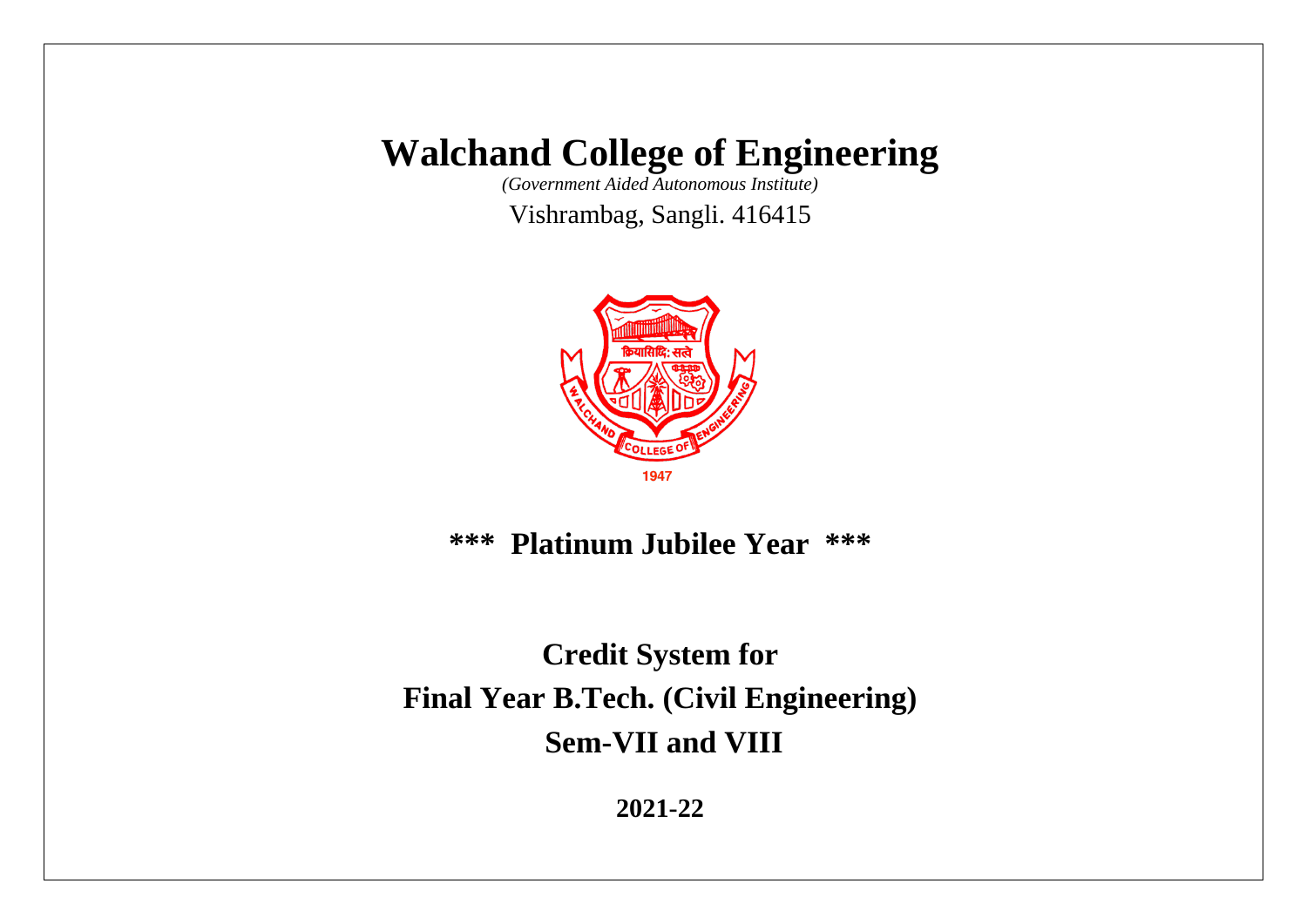

*(Government Aided Autonomous Institute)*

#### **Credit System for Final Year B.Tech. (Civil Engineering) Sem-VII AY 2021-22**

| Sr.No.         |                                   | <b>Category   Course Code  </b> | <b>Course Name</b>                                                               | L                                                                   |                  | $\mathbf P$     |                |                |                | $\vert$ Hrs $\vert$ Cr $\vert$ T1/LA1 $\vert$ T2/LA2 $\vert$ |    | <b>ESE</b> |
|----------------|-----------------------------------|---------------------------------|----------------------------------------------------------------------------------|---------------------------------------------------------------------|------------------|-----------------|----------------|----------------|----------------|--------------------------------------------------------------|----|------------|
|                | <b>Professional Core (Theory)</b> |                                 |                                                                                  |                                                                     |                  |                 |                |                |                |                                                              |    |            |
|                | PC                                | 4CV401                          | <b>Transportation Engineering</b>                                                | $\overline{3}$                                                      | $\overline{0}$   |                 | $\theta$       | 3              | 3              | 20                                                           | 20 | 60         |
| $\overline{2}$ | <b>HS</b>                         | 4HS401                          | Fundamentals of Management and Economics for Engineers                           | 4                                                                   | $\overline{0}$   |                 | $\overline{0}$ | 4              | 4              | 20                                                           | 20 | 60         |
|                |                                   |                                 | <b>Professional Core (Lab)</b>                                                   |                                                                     |                  |                 |                |                |                |                                                              |    |            |
| 3              | <b>PR</b>                         | 4CV451                          | Mini Project 4: Reinforced Concrete Design and Drawing                           | $\Omega$                                                            | $\boldsymbol{0}$ | $\overline{2}$  | $\Omega$       | 2              |                | 30                                                           | 30 | 40         |
| 4              | PC                                | 4CV452                          | Highway Engineering Lab                                                          | $\Omega$                                                            | $\Omega$         | $\overline{2}$  | $\Omega$       | 2              |                | 30                                                           | 30 | 40         |
| 5              | <b>PR</b>                         | 4CV453                          | Mini Project 5: Construction Project Management                                  | $\theta$                                                            | $\theta$         | $\overline{2}$  | $\Omega$       | $\overline{2}$ |                | 30                                                           | 30 | 40         |
| 6              | PR                                | 4CV441                          | Project 1 and Seminar                                                            | $\Omega$                                                            | $\boldsymbol{0}$ | 6               |                | 6              | 3              | 30                                                           | 30 | 40         |
|                |                                   |                                 | <b>Professional Elective (Theory)</b>                                            |                                                                     |                  |                 |                |                |                |                                                              |    |            |
| 7              | <b>PE</b>                         | Refer list                      | Elective 3                                                                       | 3<br>20<br>20<br>3<br>$\boldsymbol{0}$<br>3<br>$\Omega$<br>$\Omega$ |                  |                 |                |                |                | 60                                                           |    |            |
| 8              | PE                                | Refer list                      | 3<br>20<br>3 <sup>1</sup><br>3<br>Elective 4<br>$\Omega$<br>$\Omega$<br>$\Omega$ |                                                                     |                  |                 |                |                | 20             | 60                                                           |    |            |
|                |                                   |                                 | <b>Open Elective</b>                                                             |                                                                     |                  |                 |                |                |                |                                                              |    |            |
| 9              | <b>OE</b>                         | Refer list                      | Open Elective 3                                                                  | 3 <sup>1</sup>                                                      | $\overline{0}$   | $\theta$        | $\Omega$       | 3              | 3              | 20                                                           | 20 | 60         |
|                |                                   |                                 | <b>AICTE Mandatory Courses @</b>                                                 |                                                                     |                  |                 |                |                |                |                                                              |    |            |
| 10             | MC                                | 4IC401                          | Constitution of India                                                            | 2                                                                   | $\theta$         | $\Omega$        | $\Omega$       | $\overline{2}$ | $\overline{0}$ | 20                                                           | 20 | 60         |
|                |                                   |                                 | <b>Value Added Professional Courses #</b>                                        |                                                                     |                  |                 |                |                |                |                                                              |    |            |
|                |                                   |                                 |                                                                                  |                                                                     |                  |                 |                |                |                |                                                              |    |            |
|                |                                   |                                 | <b>Value Added Life-Skill Courses #</b>                                          |                                                                     |                  |                 |                |                |                |                                                              |    |            |
|                |                                   |                                 | $\qquad \qquad -$                                                                |                                                                     |                  |                 |                |                |                |                                                              |    |            |
|                |                                   |                                 | Total                                                                            | 18 <sup>1</sup>                                                     | $\mathbf{0}$     | 12 <sub>1</sub> | $\mathbf{0}$   | $30 \mid 22$   |                |                                                              |    |            |

**Total 18 0 12 0 30 22**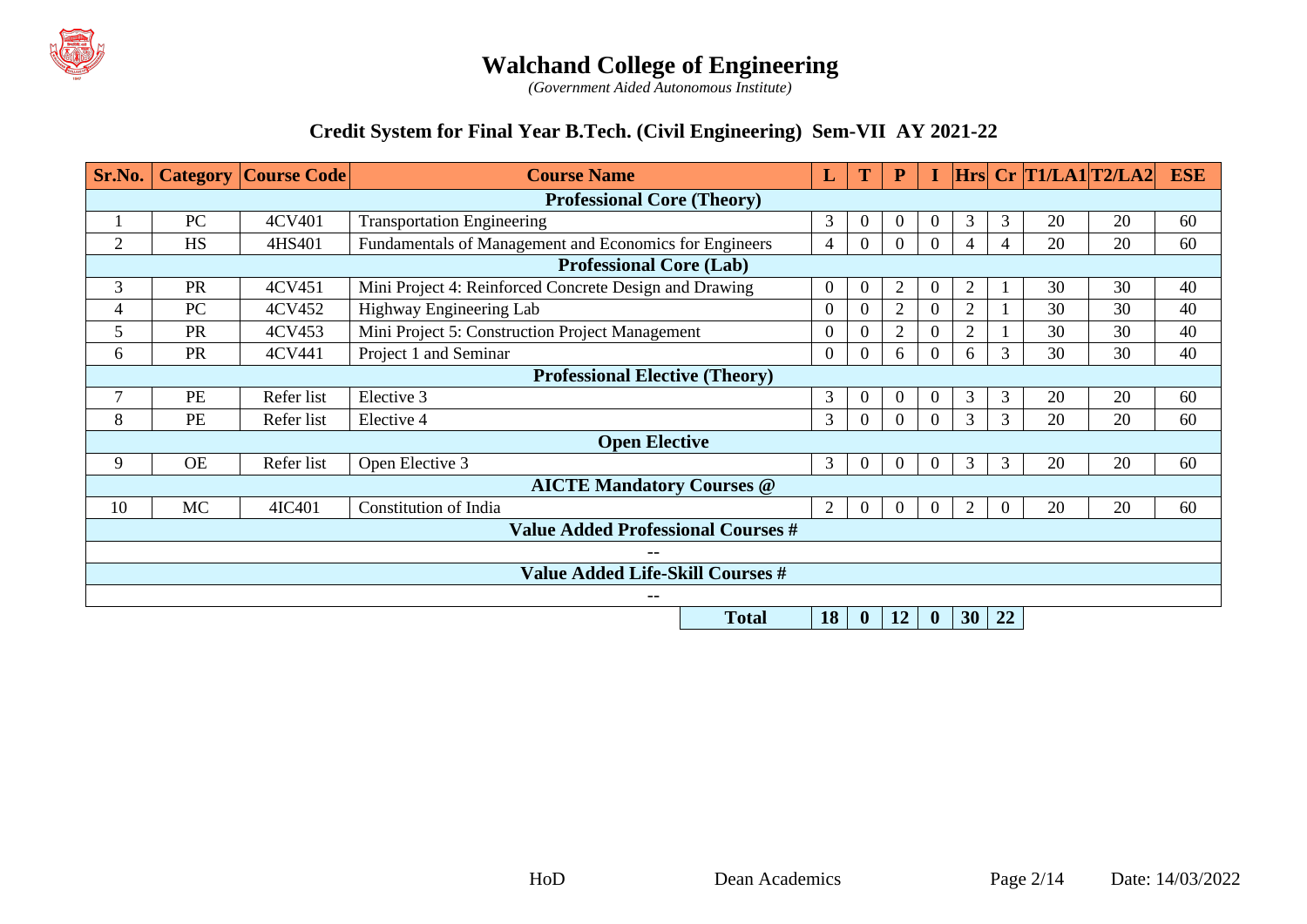

*(Government Aided Autonomous Institute)*

#### **Elective Course List for Final Year B.Tech. (Civil Engineering) Sem-VII AY 2021-22**

| Sr.No. | <b>Track</b>                      | <b>Course Code</b> | <b>Course Name</b>                              |
|--------|-----------------------------------|--------------------|-------------------------------------------------|
|        |                                   | <b>Elective 3</b>  |                                                 |
|        | <b>Structural Engineering</b>     | 4CV411             | <b>Earthquake Engineering</b>                   |
| 2      | <b>Structural Engineering</b>     | 4CV412             | <b>Advanced Structural Analysis</b>             |
| 3      | <b>Environmental Engineering</b>  | 4CV413             | Advances in Water and Wastewater Treatment      |
| 4      | <b>Environmental Engineering</b>  | 4CV414             | Air Pollution and Control                       |
| 5      | <b>Infrastructure Engineering</b> | 4CV415             | Maintenance and Rehabilitation of Structures    |
| 6      | <b>Infrastructure Engineering</b> | 4CV416             | Sustainability and Energy in Buildings          |
| 7      | <b>Transportation Engineering</b> | 4CV417             | Bridge and Airport Engineering                  |
| 8      | <b>Structural Engineering</b>     | 4CV418             | <b>Earth Retaining Structures</b>               |
|        |                                   | <b>Elective 4</b>  |                                                 |
|        | <b>Structural Engineering</b>     | 4CV419             | Computer Applications in Structural Engineering |
| 2      | <b>Structural Engineering</b>     | 4CV420             | Geosynthetics and Reinforced Soil Structures    |
| 3      | <b>Environmental Engineering</b>  | 4CV421             | <b>Environmental Management Systems</b>         |
| 4      | <b>Infrastructure Engineering</b> | 4CV422             | <b>Construction Equipment and Techniques</b>    |
| 5      | <b>Transportation Engineering</b> | 4CV423             | Highway Construction and Pavement Design        |
| 6      | <b>Structural Engineering</b>     | 4CV424             | Design of Concrete Structure- II                |
| 7      | <b>Infrastructure Engineering</b> | 4CV425             | Engineering Economics and Valuation             |
| 8      | <b>Environmental Engineering</b>  | 4CV426             | Solid and Hazardous Waste Management            |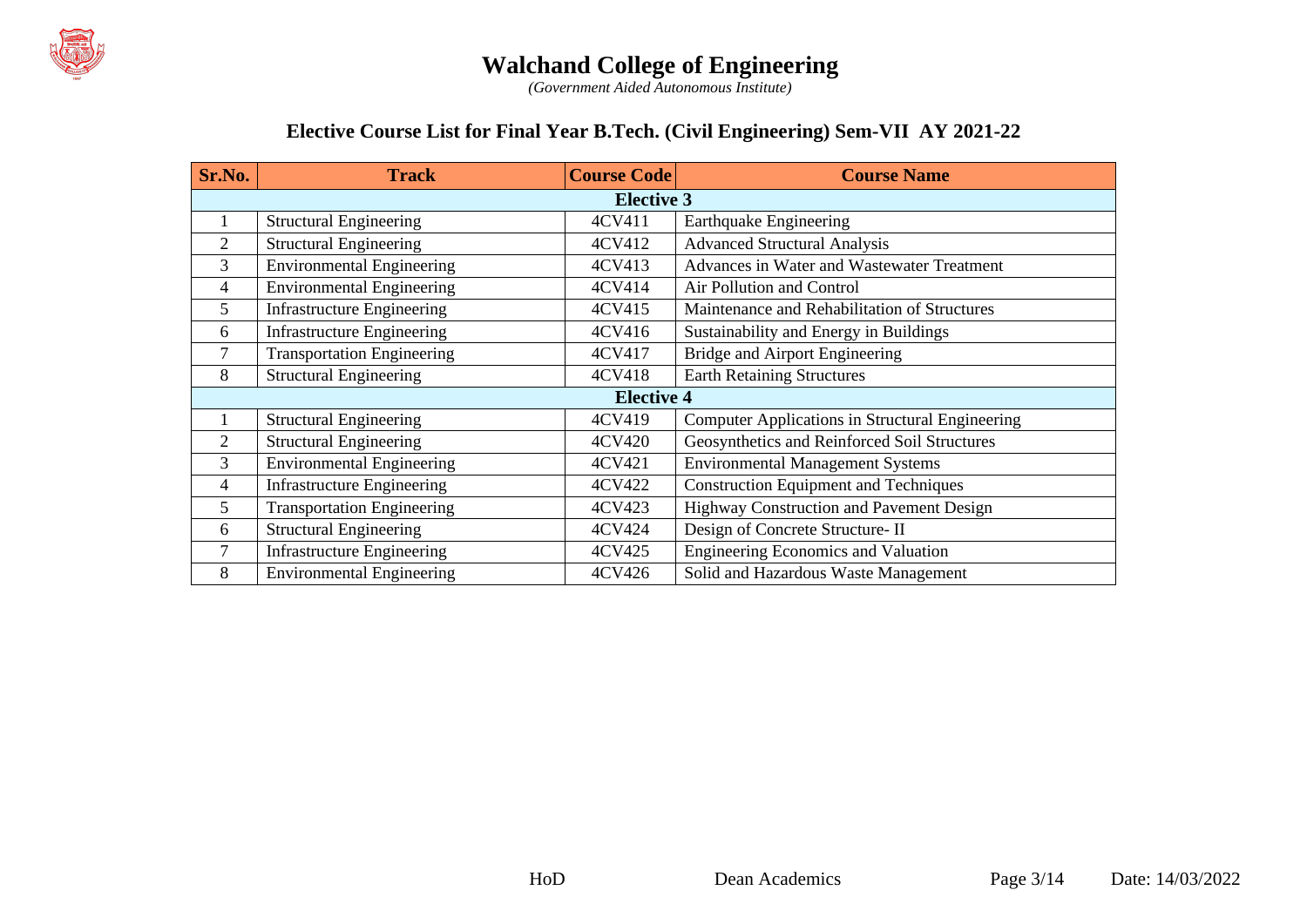

*(Government Aided Autonomous Institute)*

#### **Open Elective Course List for Final Year B.Tech. (Civil Engineering) Sem-VII AY 2021-22**

|   | <b>Sr.No.</b>   Offering Dept   Sem   Course Code |   |        | <b>Course Name</b>                  |  |  |  |  |  |  |
|---|---------------------------------------------------|---|--------|-------------------------------------|--|--|--|--|--|--|
|   | <b>Open Elective 3</b>                            |   |        |                                     |  |  |  |  |  |  |
|   | Mech                                              | ⇁ | 40E429 | Automobile Engineering              |  |  |  |  |  |  |
|   | Elect                                             | ⇁ | 40E443 | <b>Industrial Automation NPTEL</b>  |  |  |  |  |  |  |
| ⌒ | Eln                                               | ⇁ | 40E457 | <b>Medical Image Processing</b>     |  |  |  |  |  |  |
| 4 | <b>CSE</b>                                        | ⇁ | 40E471 | <b>Cyber Security</b>               |  |  |  |  |  |  |
|   | IΤ                                                | − | 40E485 | Data Visualization & Interpretation |  |  |  |  |  |  |

#### **Notes:**

For Lab courses: There shall be only internal continuous assessment (LA1, LA2, ESE). LA1 and LA2 together shall be Lab ISE. The ESE is a separate head of passing. For Theory courses: There shall be two tests (T1 and T2) and one ESE. The ESE is a separate head of passing.

# The Value Added Courses are Optional Courses. The mode of teaching (LTPI) is decided by the resource person.

The credits earned from these courses will be shown on grade card. For SGPA and CGPA calculation, these courses will be excluded.

The list of Value added courses will be updated from time to time. The courses may be on paid basis. These courses will be offered as per availability of faculty.

@ Minimum two AICTE mandatory courses need to be completed for award of degree.

The contact hours of each Final Year BTech project batch (of min 5 students) with the guide shall be 1 hour/week for Sem VII and 2 hours/week for Sem VIII.

**For further details, refer to Academic and Examination rules and regulations.**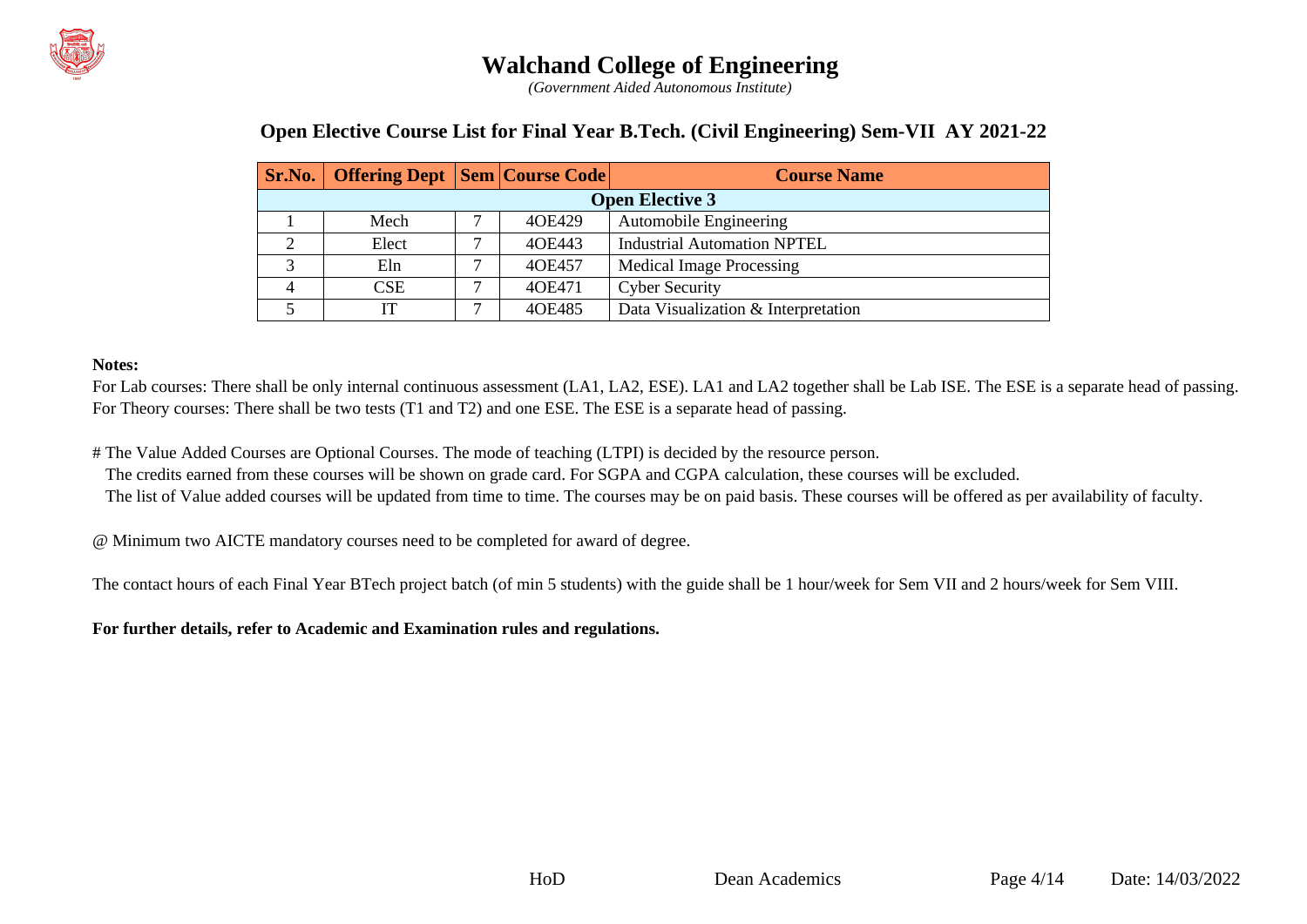

*(Government Aided Autonomous Institute)*

#### **Credit System for Final Year B.Tech. (Civil Engineering) Sem-VIII AY 2021-22**

| Sr.No. |           | <b>Category   Course Code  </b> | <b>Course Name</b>                        | L                                                          | T        | ${\bf P}$    |          |                |           |            | $Hrs$ Cr $T1/LA1$ $T2/LA2$ ESE |    |    |
|--------|-----------|---------------------------------|-------------------------------------------|------------------------------------------------------------|----------|--------------|----------|----------------|-----------|------------|--------------------------------|----|----|
|        |           |                                 | <b>Professional Core (Theory)</b>         |                                                            |          |              |          |                |           |            |                                |    |    |
|        |           |                                 | $\overline{\phantom{m}}$                  |                                                            |          |              |          |                |           |            |                                |    |    |
|        |           |                                 | <b>Professional Core (Lab)</b>            |                                                            |          |              |          |                |           |            |                                |    |    |
|        | PC        | 4CV471                          | Civil Engineering Software Lab            |                                                            | $\theta$ | $\theta$     | 2        | $\Omega$       | 2         |            | 30                             | 30 | 40 |
| 2      | <b>PR</b> | 4CV491                          | Project 2                                 |                                                            | $\theta$ | $\theta$     | 16       | $\Omega$       | 16        | 8          | 30                             | 30 | 40 |
| 3      | PC        | 4CV492                          | <b>Skill Based Learning</b>               | 30<br>$\overline{0}$<br>30<br>$\overline{0}$<br>$\Omega$   |          |              |          |                |           |            | 40                             |    |    |
| 4      | PC        | 4CV493                          | Summer Internship                         | 30<br>$\mathbf{0}$<br>$\mathbf{0}$<br>30<br>$\overline{0}$ |          |              |          |                |           |            |                                | 40 |    |
|        |           |                                 | <b>Professional Elective (Theory)</b>     |                                                            |          |              |          |                |           |            |                                |    |    |
|        | PE        | Refer list                      | Elective 5                                |                                                            | 3        | $\theta$     | $\Omega$ | $\theta$       | 3         | 3          | 20                             | 20 | 60 |
| 6      | PE        | Refer list                      | Elective 6                                |                                                            | 3        | $\mathbf{0}$ | $\Omega$ | $\theta$       | 3         | 3          | 20                             | 20 | 60 |
|        |           |                                 | <b>Value Added Professional Courses #</b> |                                                            |          |              |          |                |           |            |                                |    |    |
|        |           |                                 | $\overline{\phantom{m}}$                  |                                                            |          |              |          |                |           |            |                                |    |    |
|        |           |                                 | <b>Value Added Life-Skill Courses #</b>   |                                                            |          |              |          |                |           |            |                                |    |    |
|        |           |                                 | $\overline{\phantom{m}}$                  |                                                            |          |              |          |                |           |            |                                |    |    |
|        |           |                                 |                                           | <b>Total</b>                                               | 6        | $\mathbf{0}$ | 18       | $\overline{2}$ | <b>26</b> | $\vert$ 17 |                                |    |    |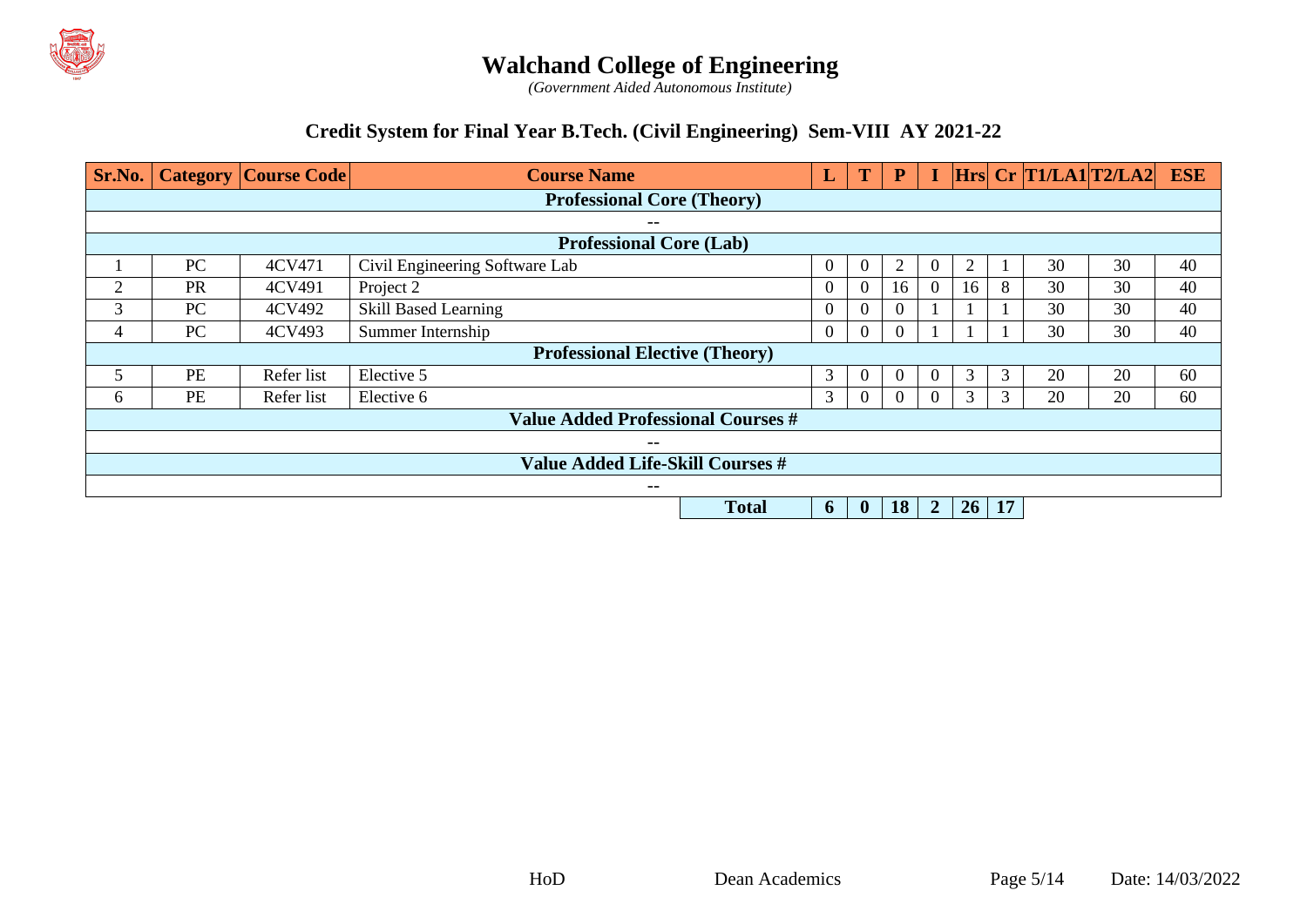

*(Government Aided Autonomous Institute)*

#### **Elective Course List for Final Year B.Tech. (Civil Engineering) Sem-VIII AY 2021-22**

| Sr.No. | <b>Track</b>                      | <b>Course Code</b> | <b>Course Name</b>                                        |
|--------|-----------------------------------|--------------------|-----------------------------------------------------------|
|        |                                   | <b>Elective 5</b>  |                                                           |
| 1      | <b>Structural Engineering</b>     | 4CV431             | <b>Advanced Structural Design</b>                         |
| 2      | <b>Structural Engineering</b>     | 4CV432             | <b>Structural Health Monitoring</b>                       |
| 3      | <b>Environmental Engineering</b>  | 4CV433             | <b>Industrial Wastewater Treatment</b>                    |
| 4      | <b>Environmental Engineering</b>  | 4CV434             | <b>Urban Drainage and Management</b>                      |
| 5      | <b>Infrastructure Engineering</b> | 4CV435             | <b>Contracts Management</b>                               |
| 6      | <b>Transportation Engineering</b> | 4CV436             | <b>Inteligent Transportation systems</b>                  |
| 7      | <b>Infrastructure Engineering</b> | 4CV444             | Contract Management and Valuation of Immovable Properties |
| 8      | <b>Structural Engineering</b>     | 4CV445             | Bridge and Airport Engineering                            |
|        |                                   | <b>Elective 6</b>  |                                                           |
|        | <b>Structural Engineering</b>     | 4CV437             | Design of Concrete Bridges                                |
| 2      | <b>Structural Engineering</b>     | 4CV438             | <b>Computational Methods and Optimization Techniques</b>  |
| 3      | <b>Environmental Engineering</b>  | 4CV439             | Geoenvironmental Engineering                              |
| 4      | <b>Infrastructure Engineering</b> | 4CV440             | Valuation of Imovable Properties                          |
| 5      | <b>Infrastructure Engineering</b> | 4CV442             | <b>Structural Geology</b>                                 |
| 6      | <b>Transportation Engineering</b> | 4CV443             | <b>Infrastructure Planning and Design</b>                 |
| 7      | <b>Environmental Engineering</b>  | 4CV446             | <b>Advanced Water and Wastewater Treatment</b>            |
| 8      | <b>Infrastructure Engineering</b> | 4CV447             | Repair and Rehabilitation of Building                     |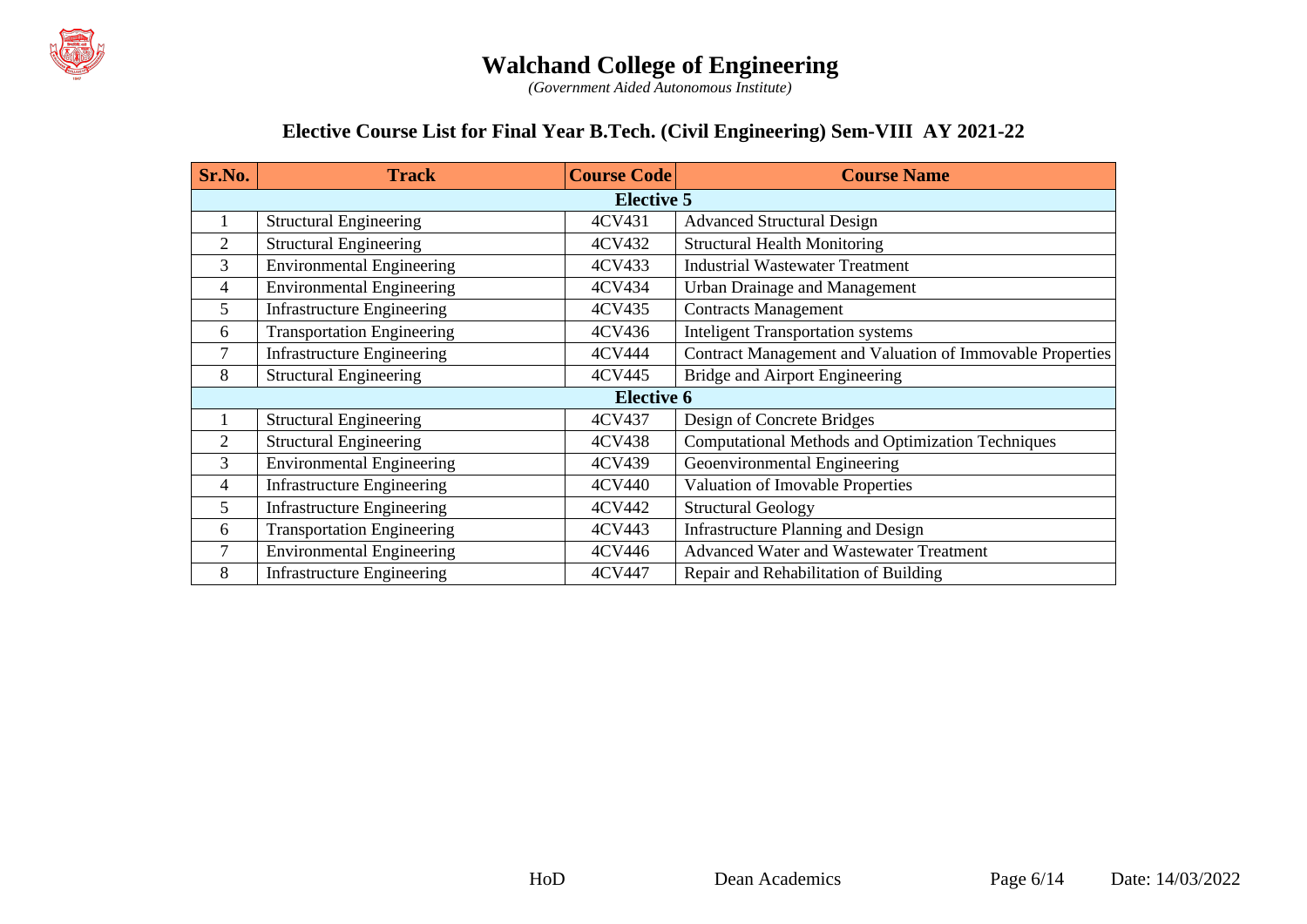

*(Government Aided Autonomous Institute)*

#### **Notes:**

For Lab courses: There shall be only internal continuous assessment (LA1, LA2, ESE). LA1 and LA2 together shall be Lab ISE. The ESE is a separate head of passing. For Theory courses: There shall be two tests (T1 and T2) and one ESE. The ESE is a separate head of passing.

# The Value Added Courses are Optional Courses. The mode of teaching (LTPI) is decided by the resource person.

The credits earned from these courses will be shown on grade card. For SGPA and CGPA calculation, these courses will be excluded.

The list of Value added courses will be updated from time to time. The courses may be on paid basis. These courses will be offered as per availability of faculty.

@ Minimum two AICTE mandatory courses need to be completed for award of degree.

The contact hours of each Final Year BTech project batch (of min 5 students) with the guide shall be 1 hour/week for Sem VII and 2 hours/week for Sem VIII.

**For further details, refer to Academic and Examination rules and regulations.**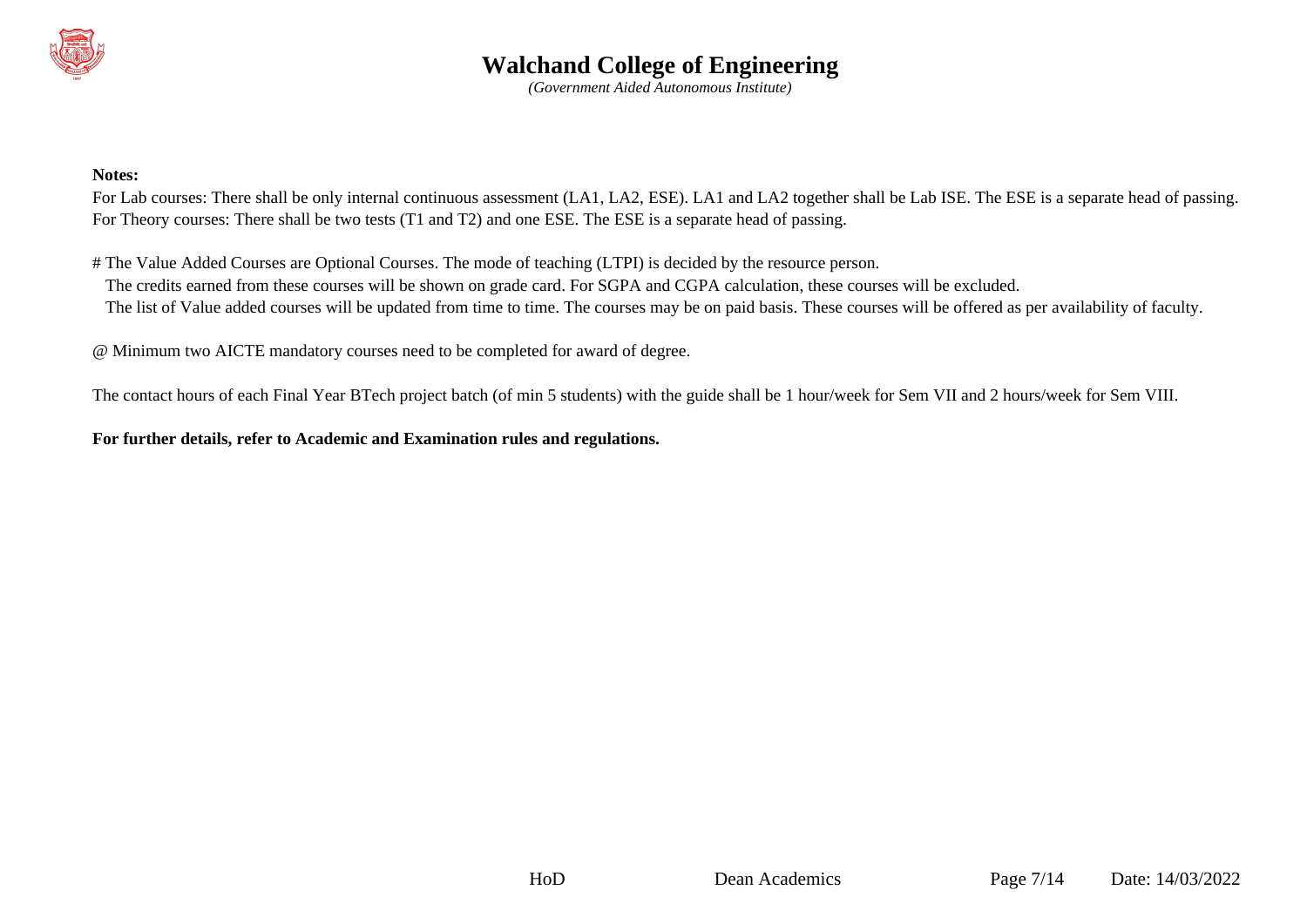

*(Government Aided Autonomous Institute)*

#### **Tracks and Semester-wise Elective Courses for B.Tech. (Civil Engineering) AY 2021-22**

| Sr.No.                   | <b>Sem</b>     | <b>Elective</b> | <b>Course Code</b> | <b>Course Name</b>                                        |
|--------------------------|----------------|-----------------|--------------------|-----------------------------------------------------------|
|                          |                |                 |                    | <b>Environmental Engineering</b>                          |
| 1                        | 5              | Elective 1      | 5CV312             | Water Distribution System                                 |
| $\overline{2}$           | 6              | Elective 2      | 5CV333             | Municipal Solid Waste Management                          |
| $\overline{3}$           | 6              | Elective 2      | 5CV334             | Hazardous Waste Management                                |
| $\overline{\mathcal{A}}$ | 6              | Elective 3 Lab  | 5CV374             | Municipal Solid Waste Management                          |
| 5                        | 6              | Elective 3 Lab  | 5CV375             | Hazardous Waste Management                                |
| 6                        | 6              | Elective 3 Lab  | 5CV379             | Sewerage and Sewage Treatment Laboratory                  |
| 7                        | 7              | Elective 3      | 4CV413             | Advances in Water and Wastewater Treatment                |
| 8                        | $\overline{7}$ | Elective 3      | 4CV414             | Air Pollution and Control                                 |
| 9                        | $\overline{7}$ | Elective 4      | 4CV421             | <b>Environmental Management Systems</b>                   |
| 10                       | $\overline{7}$ | Elective 4      | 4CV426             | Solid and Hazardous Waste Management                      |
| 11                       | 8              | Elective 5      | 4CV433             | <b>Industrial Wastewater Treatment</b>                    |
| 12                       | 8              | Elective 5      | 4CV434             | <b>Urban Drainage and Management</b>                      |
| 13                       | $\overline{8}$ | Elective 6      | 4CV439             | Geoenvironmental Engineering                              |
| 14                       | 8              | Elective 6      | 4CV446             | <b>Advanced Water and Wastewater Treatment</b>            |
|                          |                |                 |                    | <b>Infrastructure Engineering</b>                         |
| $\mathbf{1}$             | 5              | Elective 1      | 5CV313             | Town and Country Planning                                 |
| $\overline{2}$           | 6              | Elective 2      | 5CV335             | Design of Hydraulic Structure                             |
| 3                        | 6              | Elective 2      | 5CV336             | <b>Advanced Surveying</b>                                 |
| $\overline{4}$           | 6              | Elective 3 Lab  | 5CV376             | Design of Hydraulic Structure                             |
| 5                        | 6              | Elective 3 Lab  | 5CV377             | <b>Advanced Surveying</b>                                 |
| 6                        | 6              | Elective 3 Lab  | 5CV378             | Foundation Engineering Laboratory                         |
| $\overline{7}$           | $\tau$         | Elective 3      | 4CV415             | Maintenance and Rehabilitation of Structures              |
| 8                        | $\overline{7}$ | Elective 3      | 4CV416             | Sustainability and Energy in Buildings                    |
| 9                        | $\overline{7}$ | Elective 4      | 4CV422             | <b>Construction Equipment and Techniques</b>              |
| 10                       | $\tau$         | Elective 4      | 4CV425             | Engineering Economics and Valuation                       |
| 11                       | $\,8\,$        | Elective 5      | 4CV435             | <b>Contracts Management</b>                               |
| 12                       | $8\,$          | Elective 5      | 4CV444             | Contract Management and Valuation of Immovable Properties |
| 13                       | 8              | Elective 6      | 4CV440             | Valuation of Imovable Properties                          |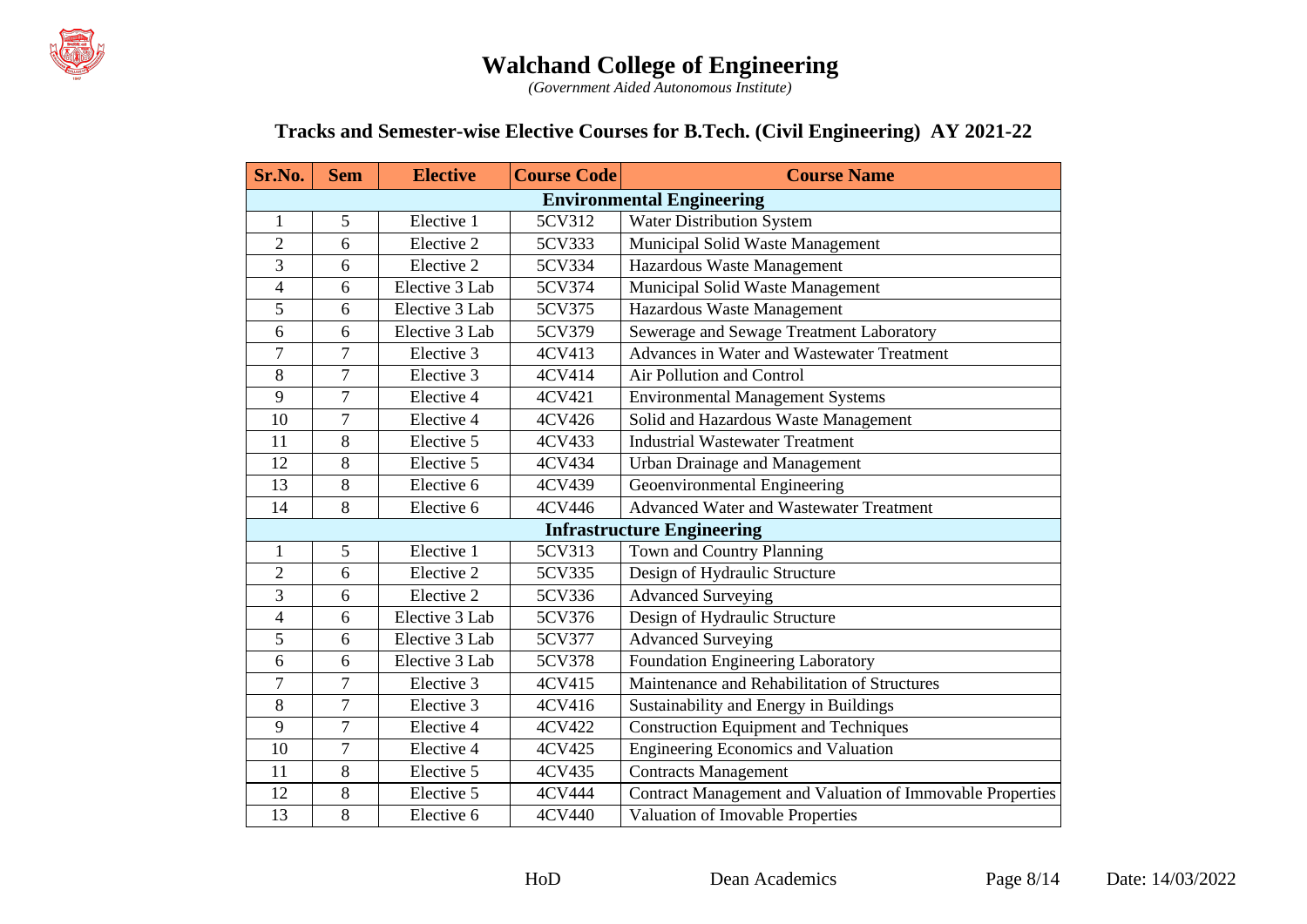

*(Government Aided Autonomous Institute)*

| 14             | 8              | Elective 6     | 4CV442 | <b>Structural Geology</b>                                |
|----------------|----------------|----------------|--------|----------------------------------------------------------|
| 15             | 8              | Elective 6     | 4CV447 | Repair and Rehabilitation of Building                    |
|                |                |                |        | <b>Structural Engineering</b>                            |
| 1              | 5              | Elective 1     | 5CV311 | <b>Structural Mechanics</b>                              |
| $\overline{c}$ | 6              | Elective 2     | 5CV331 | <b>Advanced Concrete Technology</b>                      |
| 3              | 6              | Elective 2     | 5CV332 | <b>Earthquake Engineering</b>                            |
| $\overline{4}$ | 6              | Elective 3 Lab | 5CV372 | <b>Advanced Concrete Technology</b>                      |
| 5              | 6              | Elective 3 Lab | 5CV373 | <b>Earthquake Engineering</b>                            |
| 6              | $\overline{7}$ | Elective 3     | 4CV411 | <b>Earthquake Engineering</b>                            |
| $\overline{7}$ | $\overline{7}$ | Elective 3     | 4CV412 | <b>Advanced Structural Analysis</b>                      |
| 8              | $\overline{7}$ | Elective 3     | 4CV418 | <b>Earth Retaining Structures</b>                        |
| 9              | $\overline{7}$ | Elective 4     | 4CV419 | <b>Computer Applications in Structural Engineering</b>   |
| 10             | $\overline{7}$ | Elective 4     | 4CV420 | Geosynthetics and Reinforced Soil Structures             |
| 11             | $\overline{7}$ | Elective 4     | 4CV424 | Design of Concrete Structure- II                         |
| 12             | 8              | Elective 5     | 4CV431 | <b>Advanced Structural Design</b>                        |
| 13             | 8              | Elective 5     | 4CV432 | <b>Structural Health Monitoring</b>                      |
| 14             | 8              | Elective 5     | 4CV445 | Bridge and Airport Engineering                           |
| 15             | 8              | Elective 6     | 4CV437 | Design of Concrete Bridges                               |
| 16             | 8              | Elective 6     | 4CV438 | <b>Computational Methods and Optimization Techniques</b> |
|                |                |                |        | <b>Transportation Engineering</b>                        |
| $\mathbf{1}$   | 5              | Elective 1     | 5CV314 | Remote Sensing and GIS                                   |
| $\overline{2}$ | $\overline{7}$ | Elective 3     | 4CV417 | Bridge and Airport Engineering                           |
| 3              | $\overline{7}$ | Elective 4     | 4CV423 | Highway Construction and Pavement Design                 |
| $\overline{4}$ | 8              | Elective 5     | 4CV436 | <b>Inteligent Transportation systems</b>                 |
| 5              | 8              | Elective 6     | 4CV443 | <b>Infrastructure Planning and Design</b>                |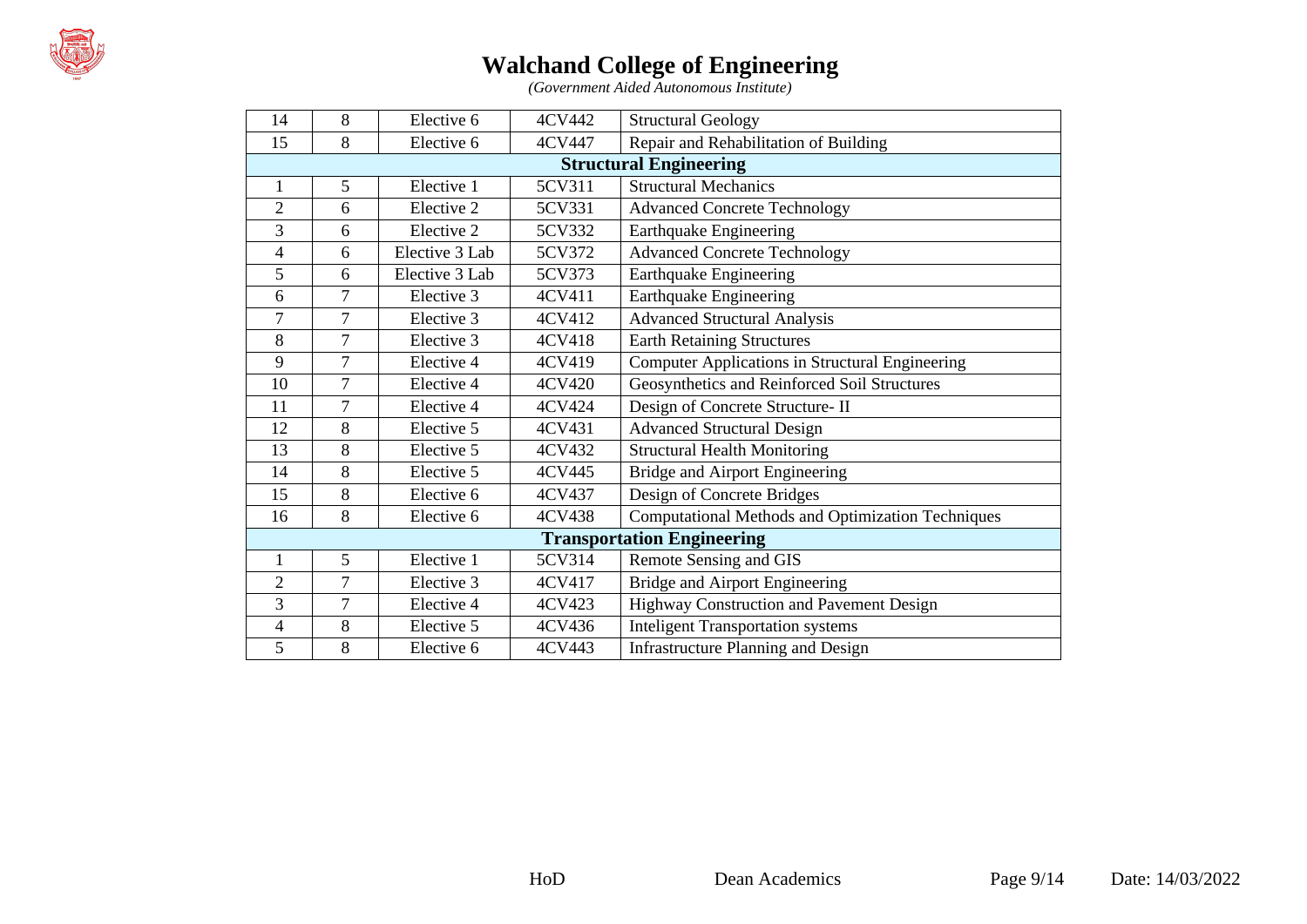

*(Government Aided Autonomous Institute)*

#### **Mapping betwwen Courses and GATE Topics for B.Tech. (Civil Engineering) AY 2021-22**

| Sr.No.         | <b>Sem</b>     | Course Code | <b>Course Name</b>                         | <b>GATE Mapping</b>               |  |  |
|----------------|----------------|-------------|--------------------------------------------|-----------------------------------|--|--|
|                |                |             | <b>GATE Mapping</b>                        |                                   |  |  |
|                |                | 5MA101      | <b>Engineering Mathematics-I</b>           | Diff. equations                   |  |  |
| $\mathfrak{2}$ |                | 5CV101      | <b>Engineering Mechanics</b>               | <b>Applied Mechanics</b>          |  |  |
| 3              | 3              | 5MA201      | Probability and Statistics                 | <b>Statistics</b>                 |  |  |
| 4              | 3              | 5CV202      | <b>Fluid Mechanics</b>                     | <b>Fluid Mechanics</b>            |  |  |
| 5              | 3              | 5CV203      | <b>Building Materials and Construction</b> | <b>Building Materials</b>         |  |  |
| 6              | 3              | 5CV205      | <b>Engineering Surveying</b>               | Engg. Survying                    |  |  |
| 7              | 3              | 5CV206      | <b>Solid Mechanics</b>                     | Solid Mechanics                   |  |  |
| 8              | $\overline{4}$ | 5CV221      | Hydraulics and Hydraulic Machinery         | Hydraulics                        |  |  |
| 9              | $\overline{4}$ | 5CV223      | <b>Water Resources Engineering</b>         | <b>WRE</b>                        |  |  |
| 10             | 4              | 5CV224      | <b>Structural Analysis</b>                 | <b>Structural Analysis</b>        |  |  |
| 11             | 4              | 5CV225      | <b>Concrete Technology</b>                 | <b>Concrete Technology</b>        |  |  |
| 12             | 5              | 5CV301      | Soil Mechanics                             | Soil Mechanics                    |  |  |
| 13             | 5              | 5CV302      | <b>Water Treatment Technology</b>          | Env. Engg.                        |  |  |
| 14             | 5              | 5CV303      | Design of Steel Structures                 | Design of Steel Structures        |  |  |
| 15             | 5              | 5CV304      | <b>Highway Engineering</b>                 | <b>Transportation Engineering</b> |  |  |
| 16             | 6              | 5CV321      | <b>Foundation Engineering</b>              | <b>Foundation Engineering</b>     |  |  |
| 17             | 6              | 5CV322      | Sewerage and Sewage Treatment              | Environmental Engg.               |  |  |
| 18             | 6              | 5CV323      | Design of Concrete Structures              | Design of Concrete Structures     |  |  |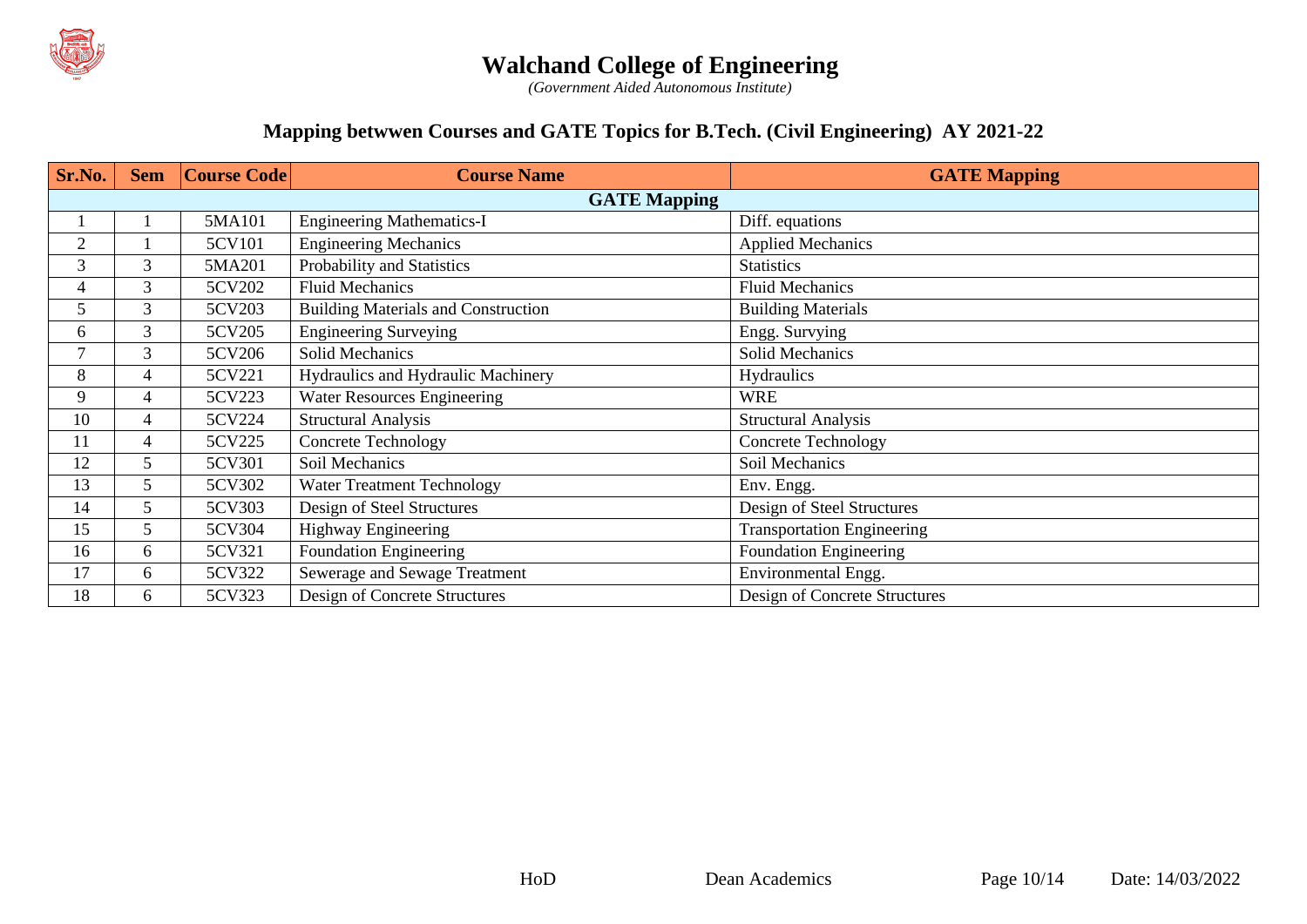

*(Government Aided Autonomous Institute)*

# **List of Professional Core (Theory) Courses for B.Tech. (Civil Engineering) AY 2021-22**

| Sr.No.         | <b>Sem</b>     | <b>Course Code</b> | <b>Course Name</b>                                     |
|----------------|----------------|--------------------|--------------------------------------------------------|
|                |                |                    | <b>Professional Core (Theory) Courses</b>              |
| $\mathbf{1}$   | $\mathbf{1}$   | 5PH101             | <b>Engineering Physics</b>                             |
| $\overline{2}$ | $\mathbf{1}$   | 5MA101             | <b>Engineering Mathematics-I</b>                       |
| $\overline{3}$ | $\mathbf{1}$   | 5CV101             | <b>Engineering Mechanics</b>                           |
| $\overline{4}$ | $\mathbf{1}$   | 5HS101             | <b>Communication Skills</b>                            |
| 5              | $\mathbf{1}$   | 5CS101             | Programming for Problem Solving                        |
| 6              | $\overline{2}$ | 5CH101             | <b>Engineering Chemistry</b>                           |
| $\overline{7}$ | $\overline{2}$ | 5MA102             | <b>Engineering Mathematics-II</b>                      |
| 8              | $\overline{2}$ | 5ME101             | Engineering Graphics and CAD                           |
| $\overline{9}$ | $\overline{2}$ | 5EL101             | <b>Basic Electrical Engineering</b>                    |
| 10             | $\overline{2}$ | 5EN101             | <b>Arduino Based Systems</b>                           |
| 11             | $\overline{2}$ | 5BS104             | Life Science                                           |
| 12             | 3              | 5MA201             | Probability and Statistics                             |
| 13             | $\overline{3}$ | 5CV202             | <b>Fluid Mechanics</b>                                 |
| 14             | $\overline{3}$ | 5CV203             | <b>Building Materials and Construction</b>             |
| 15             | $\overline{3}$ | 5CV204             | <b>Engineering Geology</b>                             |
| 16             | $\overline{3}$ | 5CV205             | <b>Engineering Surveying</b>                           |
| 17             | 3              | 5CV206             | <b>Solid Mechanics</b>                                 |
| 18             | $\overline{4}$ | 5MA202             | <b>Applied Mathematics</b>                             |
| 19             | $\overline{4}$ | 5CV221             | Hydraulics and Hydraulic Machinery                     |
| 20             | $\overline{4}$ | 5CV222             | <b>Building Planning and Design</b>                    |
| 21             | $\overline{4}$ | 5CV223             | <b>Water Resources Engineering</b>                     |
| 22             | $\overline{4}$ | 5CV224             | <b>Structural Analysis</b>                             |
| 23             | $\overline{4}$ | 5CV225             | <b>Concrete Technology</b>                             |
| 24             | 5              | 5CV301             | Soil Mechanics                                         |
| 25             | $\overline{5}$ | 5CV302             | Water Treatment Technology                             |
| 26             | $\overline{5}$ | 5CV303             | Design of Steel Structures                             |
| 27             | 5              | 5CV304             | <b>Highway Engineering</b>                             |
| 28             | 6              | 5CV321             | <b>Foundation Engineering</b>                          |
| 29             | 6              | 5CV322             | Sewerage and Sewage Treatment                          |
| 30             | 6              | 5CV323             | Design of Concrete Structures                          |
| 31             | $\tau$         | 4CV401             | <b>Transportation Engineering</b>                      |
| 32             | $\overline{7}$ | 4HS401             | Fundamentals of Management and Economics for Engineers |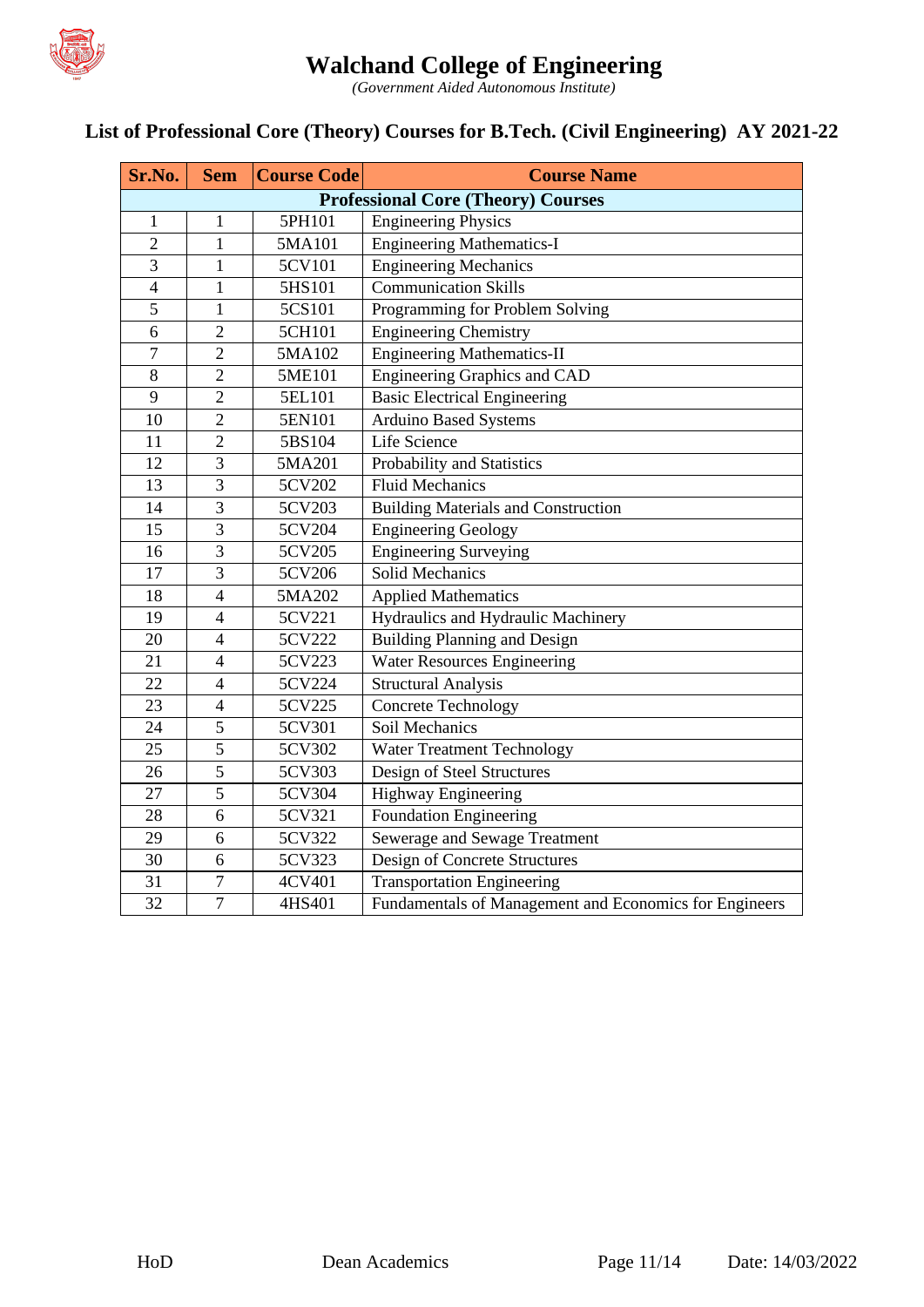

*(Government Aided Autonomous Institute)*

### **List of Professional Core (Lab) Courses for B.Tech. (Civil Engineering) AY 2021-22**

| Sr.No.         | <b>Sem</b>     | <b>Course Code</b> | <b>Course Name</b>                                     |  |  |
|----------------|----------------|--------------------|--------------------------------------------------------|--|--|
|                |                |                    | <b>Professional Core (Lab) Courses</b>                 |  |  |
| 1              | 1              | 5CV151             | <b>Engineering Mechanics Lab</b>                       |  |  |
| $\overline{2}$ | $\mathbf{1}$   | 5ME152             | <b>Workshop Practice</b>                               |  |  |
| $\overline{3}$ | $\mathbf{1}$   | 5CS151             | Programming for Problem Solving Lab                    |  |  |
| $\overline{4}$ | $\mathbf{1}$   | 5PH151             | <b>Engineering Physics Lab</b>                         |  |  |
| 5              | $\overline{2}$ | 5ME151             | Engineering Graphics and CAD Lab                       |  |  |
| 6              | $\overline{2}$ | 5EL151             | <b>Basic Electrical Engineering Lab</b>                |  |  |
| $\overline{7}$ | $\overline{c}$ | 5CH151             | <b>Engineering Chemistry Lab</b>                       |  |  |
| 8              | $\overline{c}$ | 5EN151             | Arduino Based Systems Lab                              |  |  |
| 9              | $\overline{3}$ | 5CV252             | <b>Fluid Mechanics Lab</b>                             |  |  |
| 10             | $\overline{3}$ | 5CV253             | <b>Building Materials and Construction Lab</b>         |  |  |
| 11             | $\overline{3}$ | 5CV254             | <b>Engineering Geology Lab</b>                         |  |  |
| 12             | $\overline{3}$ | 5CV255             | Surveying Lab                                          |  |  |
| 13             | $\overline{4}$ | 5CV271             | <b>Hydraulics</b> Lab                                  |  |  |
| 14             | $\overline{4}$ | 5CV272             | Mini Project 1-Building Planning and Design            |  |  |
| 15             | $\overline{4}$ | 5CV274             | <b>Advanced Surveying Lab</b>                          |  |  |
| 16             | $\overline{4}$ | 5CV275             | <b>Material Testing Lab</b>                            |  |  |
| 17             | $\overline{4}$ | 5CV277             | Presentation and Report Writing                        |  |  |
| 18             | 5              | 5CV351             | Water Quality Analysis Lab                             |  |  |
| 19             | $\overline{5}$ | 5CV352             | Soil Mechanics Lab                                     |  |  |
| 20             | 5              | 5CV345             | MIni Project 2: Concrete Technology                    |  |  |
| 21             | $\overline{5}$ | 5CV346             | Mini Project 3                                         |  |  |
| 22             | 5              | 5HS301             | Humanities-1: German Language                          |  |  |
| 23             | 6              | 5CV371             | Highway Materials and Traffic Engineering Lab          |  |  |
| 24             | 6              | 5CV347             | Mini Project 4: Civil Engineering Software Application |  |  |
| 25             | 6              | 5CV348             | Mini-Project 5: Steel Structures Design and Drawings   |  |  |
| 26             | 6              | 5HS302             | Humanities 2: Human Relations at Work                  |  |  |
| 27             | $\tau$         | 4CV451             | Mini Project 4: Reinforced Concrete Design and Drawing |  |  |
| 28             | $\overline{7}$ | 4CV452             | Highway Engineering Lab                                |  |  |
| 29             | $\tau$         | 4CV453             | Mini Project 5: Construction Project Management        |  |  |
| 30             | $\tau$         | 4CV441             | Project 1 and Seminar                                  |  |  |
| 31             | 8              | 4CV471             | Civil Engineering Software Lab                         |  |  |
| 32             | 8              | 4CV491             | Project 2                                              |  |  |
| 33             | 8              | 4CV492             | <b>Skill Based Learning</b>                            |  |  |
| 34             | 8              | 4CV493             | Summer Internship                                      |  |  |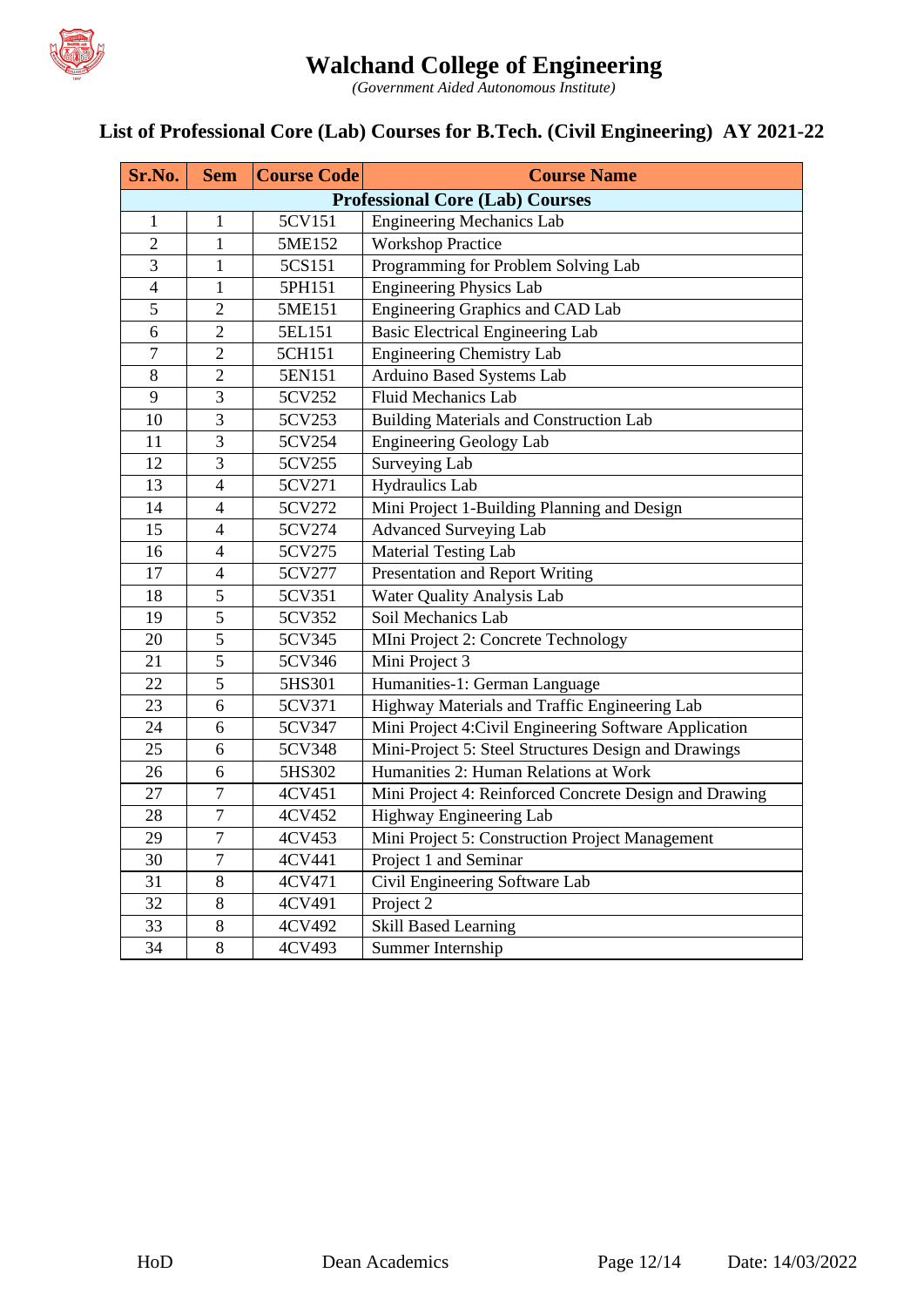

*(Government Aided Autonomous Institute)*

### **Open Electives offered by B.Tech. (Civil Engineering) to other programmes AY 2021-22**

|                               | <b>Sr.No.</b> Offering Dept Sem Course Code |   |        | <b>Course Name</b>                   |  |  |  |  |  |
|-------------------------------|---------------------------------------------|---|--------|--------------------------------------|--|--|--|--|--|
| <b>Open Electives Offered</b> |                                             |   |        |                                      |  |  |  |  |  |
|                               | Civil                                       |   | 5OE301 | <b>Basic Civil Engineering</b>       |  |  |  |  |  |
|                               | Civil                                       |   | 5OE315 | <b>Application of Remote Sensing</b> |  |  |  |  |  |
|                               | Civil                                       | 6 | 5OE322 | <b>Physical Geology</b>              |  |  |  |  |  |
|                               | Civil                                       | 6 | 5OE323 | Diaster Management                   |  |  |  |  |  |
|                               | Civil                                       | ⇁ | 40E415 | <b>Management</b> for Engineers      |  |  |  |  |  |